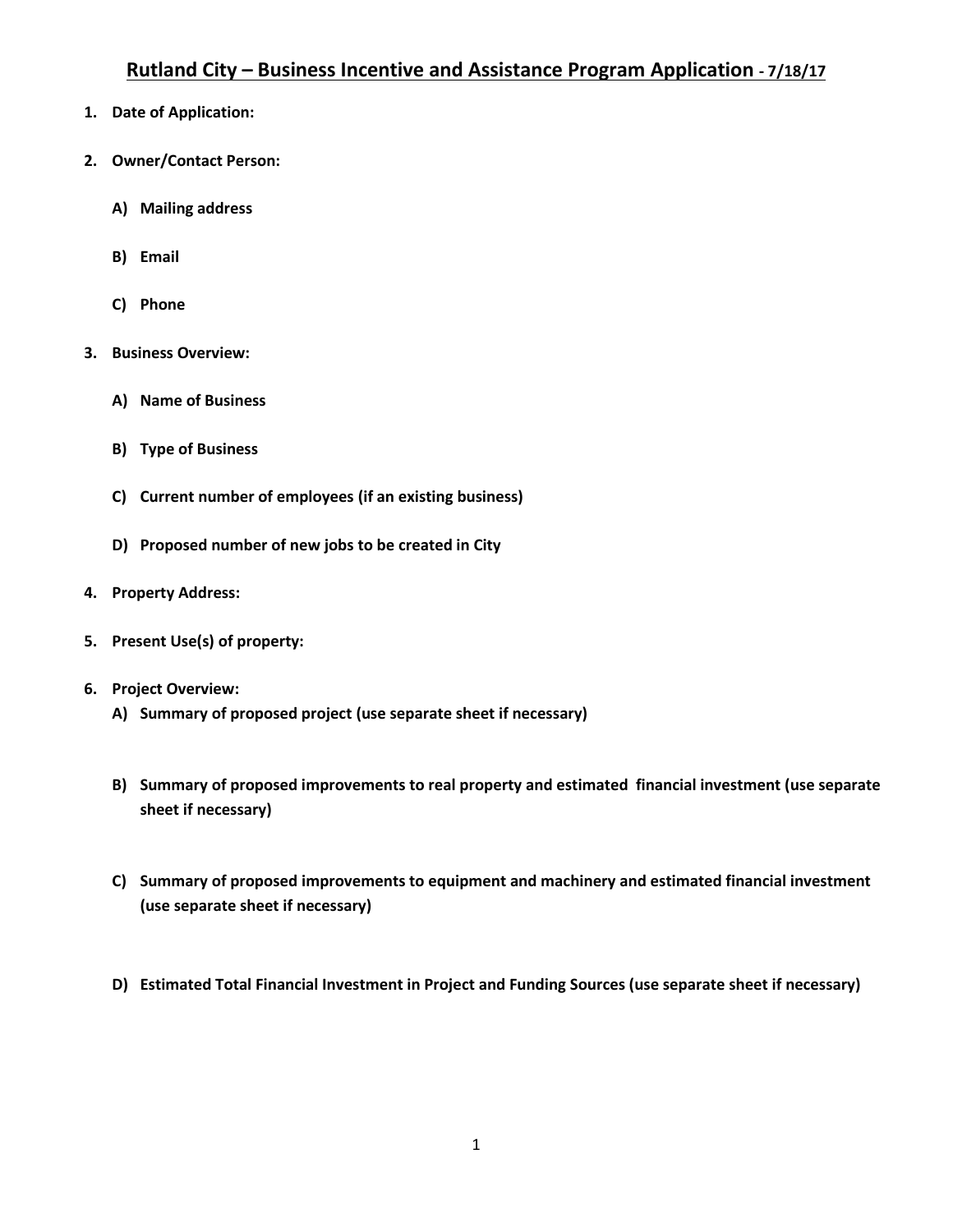- **7. Schedule:**
	- **A) Date project to commence**
	- **B) Estimated completion date**
- **8. Permits required & received:**
	- **A) State**
	- **B) City**
- **9. Briefly describe why the Business Incentive and Assistance Program is being sought for this project:**
- **10. Rank, by level of importance, the potential assistance the City could provide your business (1 = most important, 2 = somewhat important, 3 = least important).**
	- **A) Financial assistance for real estate acquisition. \_\_\_\_\_**
	- **B) Financial assistance for capital improvements. \_\_\_\_\_**
	- **C) Financial assistance for equipment and machinery. \_\_\_\_\_**
	- **D) Financial assistance for required infrastructure improvements at your site. \_\_\_\_\_**
	- **E) Workforce training support. \_\_\_\_\_**
	- **F) Temporary workspace. \_\_\_\_\_**
	- **G) Relocation assistance. \_\_\_\_\_**
- **11. Briefly describe the specific assistance package the applicant is requesting through the BIAP:**

## **12. Briefly describe how the proposal meets and/or is consistent with one or more of the BIAP Criteria as set forth in the BIAP Policy.**

### **BIAP Criteria:**

- 1. The number of full time employees added.
- 2. The amount of tangible financial investment being proposed.
- 3. The wage scale and benefits package associated with the new job creation.
- 4. The thoroughness of the BIAP application and the applicant's proposal or business plan.
- 5. The type and amount of incentive assistance requested relative to other sources of funding.
- 6. Whether the proposal will fill an existing need in the local market.
- 7. Whether the proposal will positively contribute to the character of the area where the business is or will be located.